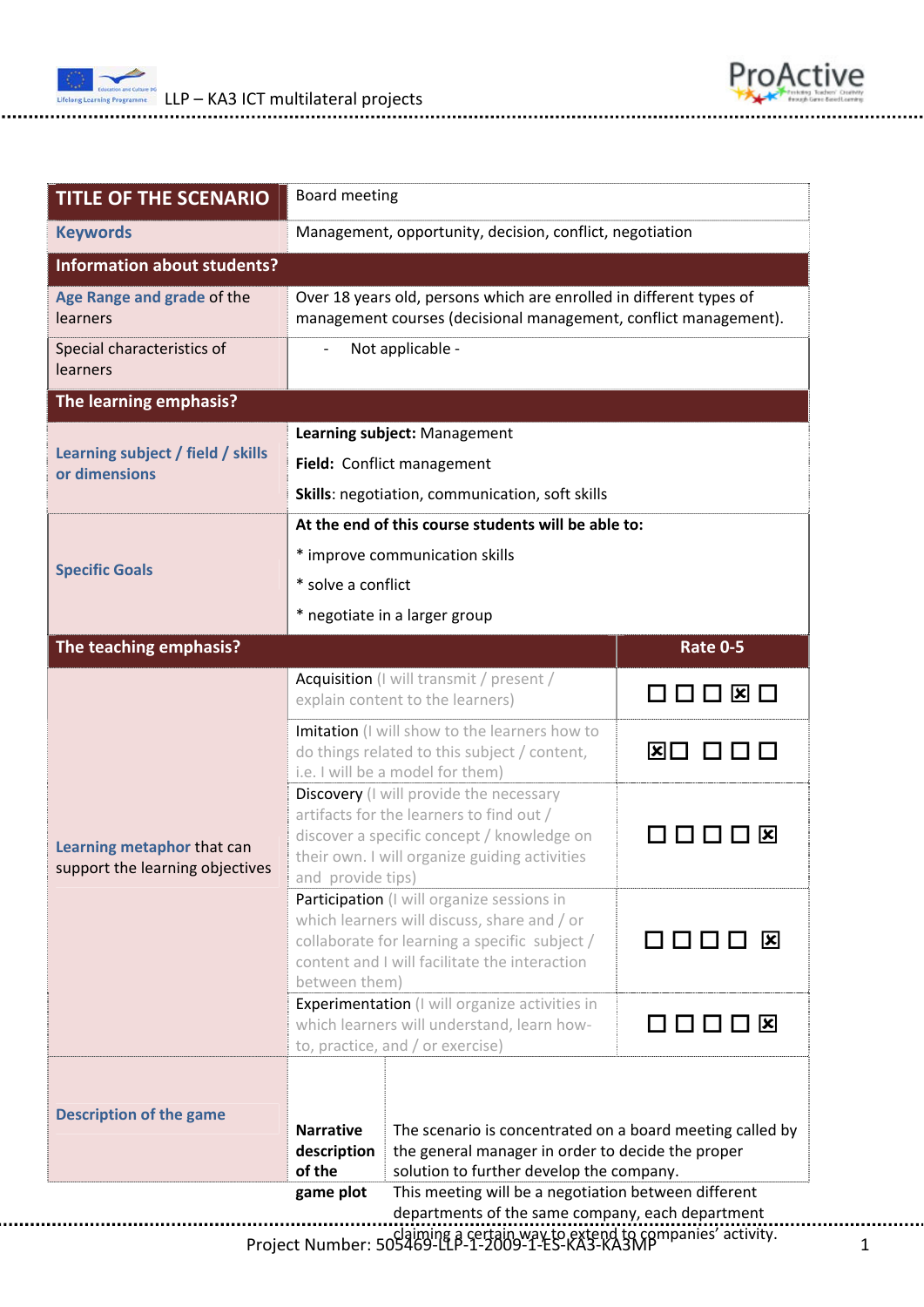

LLP – KA3 ICT multilateral projects

|                                                                                                       | <b>Goals</b><br><b>Characters</b>                                                                                                                                                                                | There are complex relationships between companies'<br>employees, old conflicts, sympathies and antipathies, with<br>different visions on the final result. There are some<br>unexpected events creating conflicts which must be<br>solved by employees themselves and general manager.<br>Players are playing different roles assigned by the trainer,<br>and they will have to discuss until the time stops. The<br>trainer can be the manager of company of he can be a<br>simple observer, his intervention will be requested only if<br>players are deviating from the plan.<br>A final decision accepted by all.<br>Players: General manager, Financial manager, Chief<br>engineer, sales manager, human resources manager, |                                              |                                 |  |  |
|-------------------------------------------------------------------------------------------------------|------------------------------------------------------------------------------------------------------------------------------------------------------------------------------------------------------------------|----------------------------------------------------------------------------------------------------------------------------------------------------------------------------------------------------------------------------------------------------------------------------------------------------------------------------------------------------------------------------------------------------------------------------------------------------------------------------------------------------------------------------------------------------------------------------------------------------------------------------------------------------------------------------------------------------------------------------------|----------------------------------------------|---------------------------------|--|--|
|                                                                                                       |                                                                                                                                                                                                                  | chief for logistics<br>Company's meeting room                                                                                                                                                                                                                                                                                                                                                                                                                                                                                                                                                                                                                                                                                    |                                              |                                 |  |  |
|                                                                                                       | <b>Scenes</b>                                                                                                                                                                                                    |                                                                                                                                                                                                                                                                                                                                                                                                                                                                                                                                                                                                                                                                                                                                  | <b>Learning</b><br>settings                  | <b>Estimated</b><br><b>Time</b> |  |  |
|                                                                                                       | Before the game:<br>The trainer will make a short review with the<br>students about conflict management and<br>decisional management. Short presentation<br>of Eutopia.                                          |                                                                                                                                                                                                                                                                                                                                                                                                                                                                                                                                                                                                                                                                                                                                  | In the<br>classroom                          | $20$ min                        |  |  |
| <b>Narrative Description of</b><br>learning activities - step by step<br>organization and structuring | During the game:<br>Trainer will supervise de game sessions, he<br>can warn the participants if the discussions<br>are not on subject or in other important<br>cases.                                            |                                                                                                                                                                                                                                                                                                                                                                                                                                                                                                                                                                                                                                                                                                                                  | In the<br>classroom<br>/ Online /<br>At home | At most<br>60 min               |  |  |
|                                                                                                       | After the game:<br>Debriefing session. Analyze the decision,<br>attitudes, behaviors, and discussions.                                                                                                           |                                                                                                                                                                                                                                                                                                                                                                                                                                                                                                                                                                                                                                                                                                                                  | In the<br>classroom<br>/ Online              | 40 min                          |  |  |
|                                                                                                       |                                                                                                                                                                                                                  |                                                                                                                                                                                                                                                                                                                                                                                                                                                                                                                                                                                                                                                                                                                                  |                                              | <b>Total: 120</b><br>min        |  |  |
| How will I evaluate students?                                                                         |                                                                                                                                                                                                                  |                                                                                                                                                                                                                                                                                                                                                                                                                                                                                                                                                                                                                                                                                                                                  |                                              |                                 |  |  |
| <b>Evaluation approach</b>                                                                            | Recorded session<br>➤<br>Monitoring during the game<br>➤<br>Collaboration and time to achieve the scope.<br>➤                                                                                                    |                                                                                                                                                                                                                                                                                                                                                                                                                                                                                                                                                                                                                                                                                                                                  |                                              |                                 |  |  |
| What will learners need in order to achieve learning objectives?                                      |                                                                                                                                                                                                                  |                                                                                                                                                                                                                                                                                                                                                                                                                                                                                                                                                                                                                                                                                                                                  |                                              |                                 |  |  |
| <b>Prerequisite</b><br><b>Settings and materials</b>                                                  | $\triangleright$ Computer use – basic level, especially typewriting<br>Basic knowledge of management and conflict<br>➤<br>A lab with blackboard and computers for each student<br>≻<br>"Board meeting" game<br>➤ |                                                                                                                                                                                                                                                                                                                                                                                                                                                                                                                                                                                                                                                                                                                                  |                                              |                                 |  |  |
| What is needed to implement the scenario?                                                             |                                                                                                                                                                                                                  |                                                                                                                                                                                                                                                                                                                                                                                                                                                                                                                                                                                                                                                                                                                                  |                                              |                                 |  |  |

ProActive